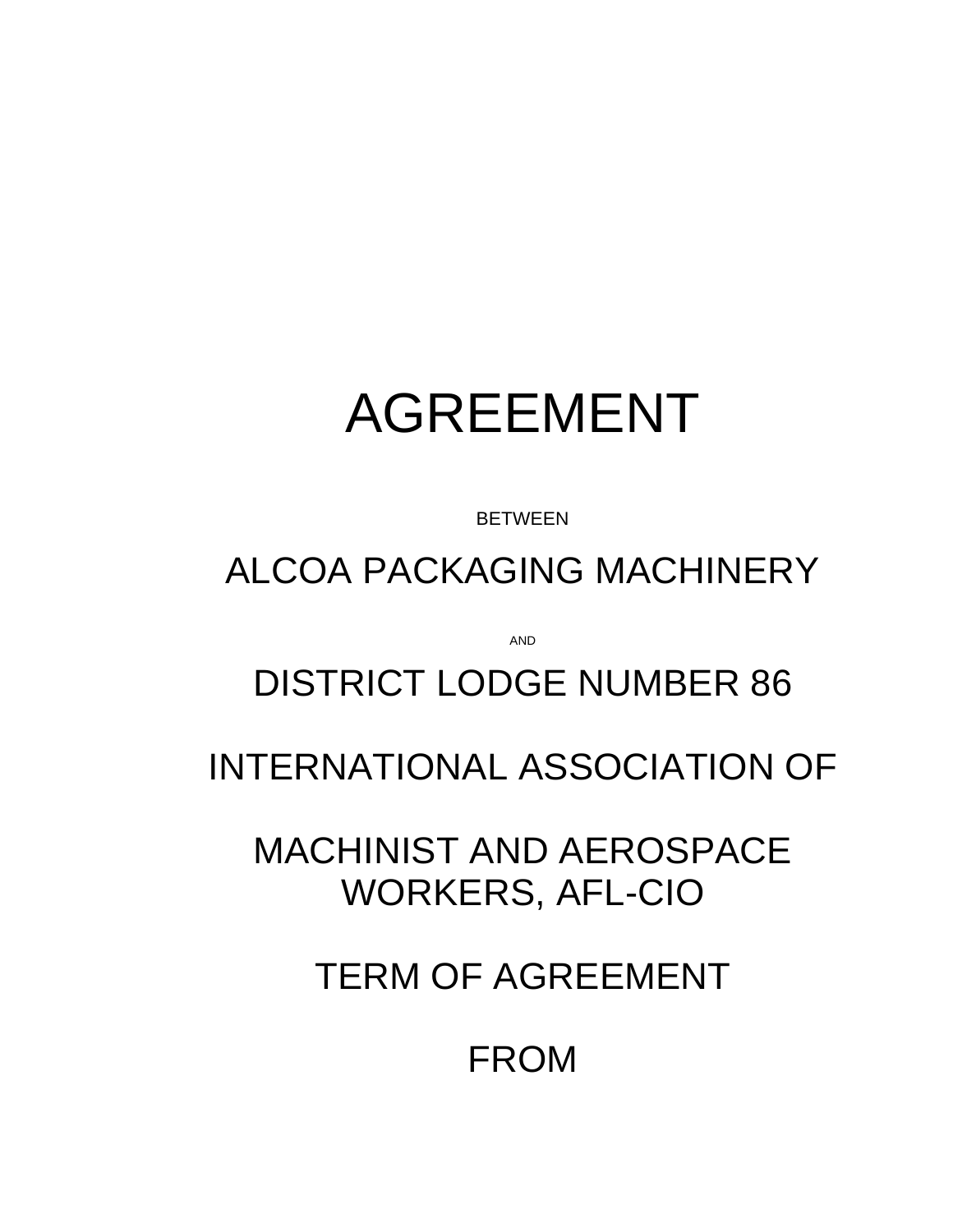# JUNE 1, 1996

# TO

# MAY 31, 2001

 $\odot$ 

Revised 01/01/98

#### **Security Agreement Attachment**

**THIS AGREEMENT made and entered into by and between ALCOA PACKAGING MACHINERY, 6949,S. Potomac, Englewood, Colorado, hereinafter referred to as the "Company", and DISTRICT LODGE NO. 86, INTERNATIONAL ASSOCIATION OF MACHINISTS AND AEROSPACE WORKERS, AFL-CIO, hereinafter referred to as the "Union", is a complete agreement between the parties.**

#### **PREAMBLE**

The Parties recognize the journey to an empowered workforce is a journey. Self-Managed, High Performance Work Cells and Organizations are not easily maintained and will fluctuate between different states due to changes in people, processes, products, customer demands. We envision this fluctuation will occur within A. P. M. I. from traditional work groups (not fully matured) to totally self-directed work cells (matured).It is the commitment of the Parties to provide or retract the necessary support, cells may need to allow them to continue their journey, towards a self-directed, high performance work group. We acknowledge different cells may accept the responsibilities and accountabilities associated with self-directed, high performance teams and progress/regress quicker than other cells. Mature cells will understand the customer's needs and have the flexibility to satisfy those needs. In satisfying the customer needs, these mature cells will, among other things, be able to schedule their own starting times, overtime, manage capacity, budgets, headcount, and embrace the shared decision making process as outlined in the Vital Functions. Teams, not fully matured will need Manufacturing Support and other assistance to meet the needs of the customers.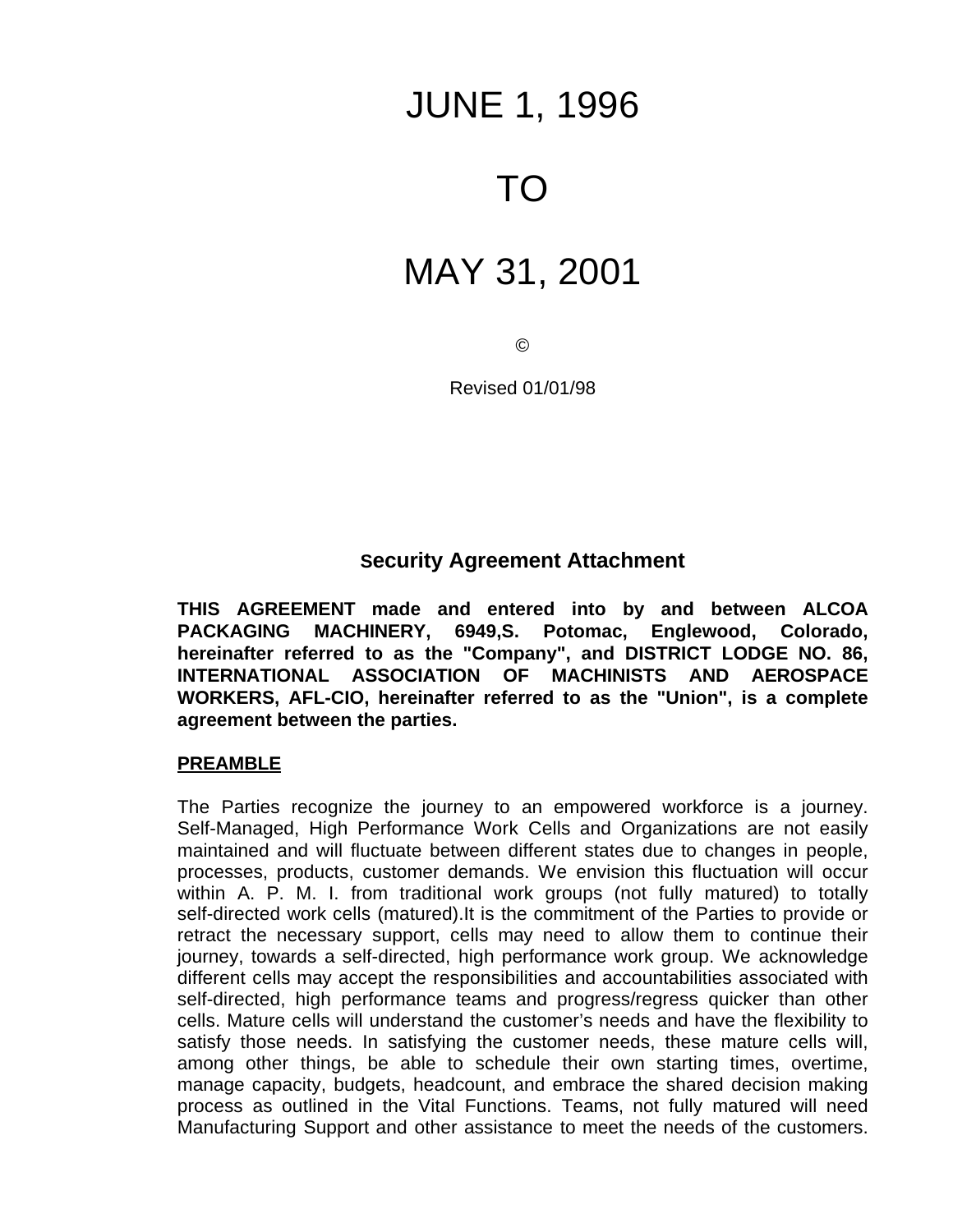#### **PHILOSOPHY STATEMENT**

We believe everyone wants to be part of an organization where people are empowered to be successful, are responsible for their actions and share in the rewards of being the best By creating an atmosphere of trust and respect, through education and training, open communications, commitment, and problem solving, we will achieve our goal of maximum efficiency and job preservation to the benefit of all.

We agree that employee participation and empowerment are the foundations of a true partnership and the future of our organization. Individual involvement, teaming, and shared leadership, produce participation and empowerment. This, in turn, removes barriers to productivity, improves quality, reduces cost, and increases the quality of work life.

#### **OUR GUIDING PRINCIPLES**

- 1. We are committed to creating a High Performance Work Organization.
- 2. We are committed to partnering. Partnering is not by exception, it is the rule.
- 3. We will operate with mutual respect and trust. There will be no surprises.
- 4. We will work from the same starting point by openly sharing information.
- 5. Willingness to work through issues with the purpose of reaching agreement. Agreement will be honored once reached even when "times are tough."
- 6. We will dedicate the time necessary to make this process work.
- 7. We will base our decisions on the well being of all employees.
- 8. We agree to settle all disputes with a win-win attitude by demonstrating and building behaviors of mutual respect, cooperation, teamwork, trust, and honesty: not a win at any cost mentality.
- 9. We are committed to providing the highest quality products and services for our customer.
- 10. We are committed to becoming the most productive provider of goods and services to our customers.
- 11. We are committed to provide the highest value for our products and services to our customers.
- 12. We are committed to identifying and enhancing all forms of value and identifying and eliminating waste.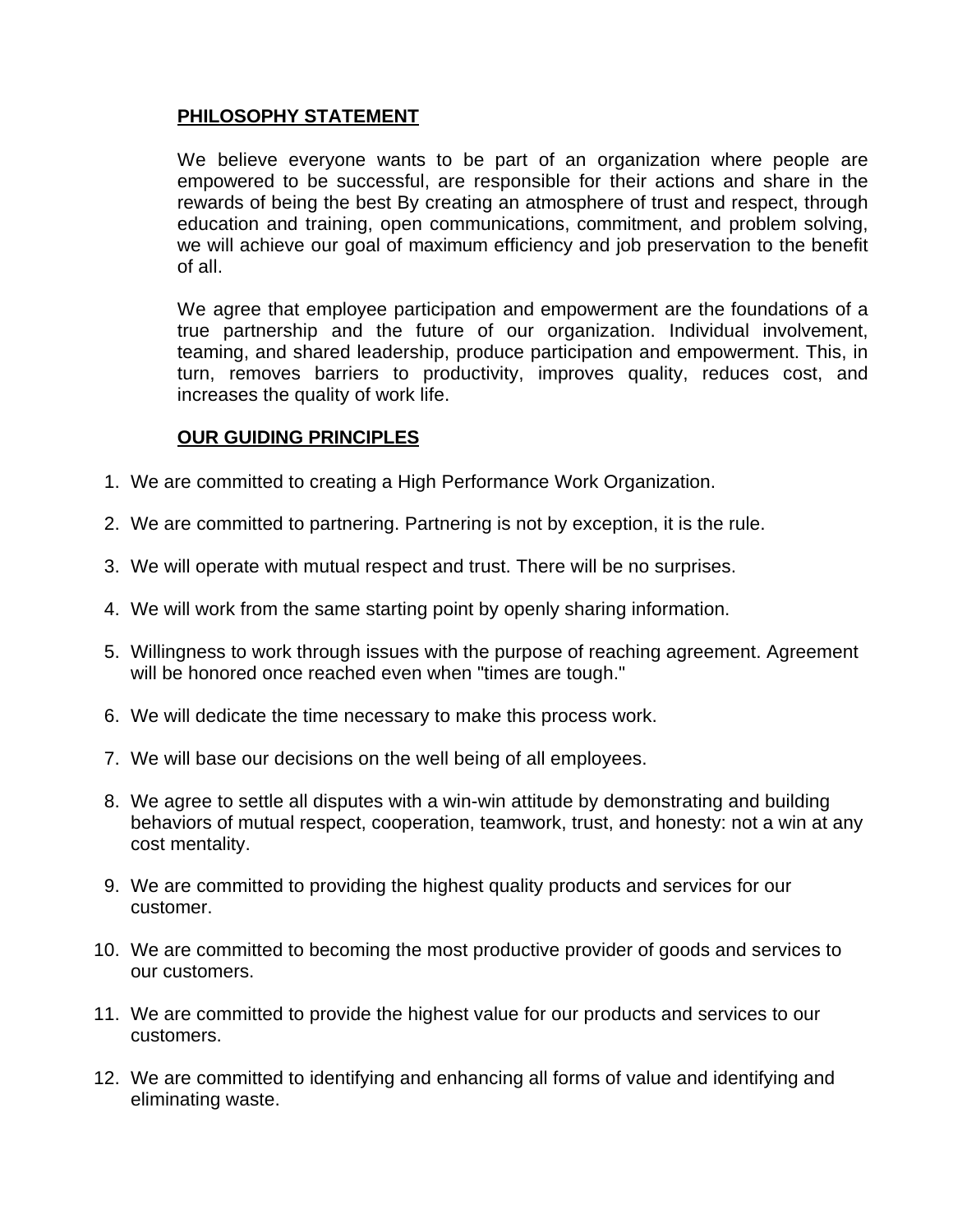13. We are committed to our visions and values.

#### **PARTNERSHIP AGREEMENT**

Alcoa Packaging Machinery (A. P. M.) and the International Association of Machinist & Aerospace Workers (IAM) have committed to jointly develop a mutually beneficial partnership. This partnership will effectively accomplish the goals of A. P. M. stakeholders: employees, customers, shareholders, union, suppliers, and the communities in which we function. We believe this partnership will foster the creation of philosophies and policies for workplace change. This change is fundamental in creating significant competitive advantages when compared to work standards.

The partnership is based on a commitment to create a new era in labor-management relations. The key goals of the partnership are to improve quality, productivity, safety and the financial performance of the company. By achieving these goals we will enhance earning opportunities, security, job satisfaction, and participation for all employees.

The parties recognize that achieving this partnership will involve people, to a far greater extent than in the past, in all parts of the organization in the information exchange, problem solving, and decision-making process. The IAM and A. P. M. recognize their collective responsibility to gain commitment from all employees, hourly and salaried, to contribute to the success of the Company and the establishment of a positive work environment which is beneficial to all.

We will develop, through shared decision-making, work processes and practices that will focus on providing products and services, including administrative support, that meet or exceed the needs of our customers. This approach will enable continuous improvement by maximizing the contribution of skills, knowledge, and shared information. Through this ongoing effort and commitment, people will seek out, learn, and apply competence in diverse disciplines. This partnership will help us change together and make this change a benefit in accomplishing our shared goals and objectives. We believe this will lead us to secure our employees' and members' future through increased market share, expanded workforces, better educated and trained workforces, increased profitability, overall return for our shareholders, continued enhancement of wages and benefits, and increased employment security for all employees.

This partnership we establish will allow us to create and realize our vision for future work life

and a strong IAM Company.

#### **VITAL FUNCTIONS AND SHARED DECISION MAKING**

In developing a new era of Labor-Management relations the sharing in decisions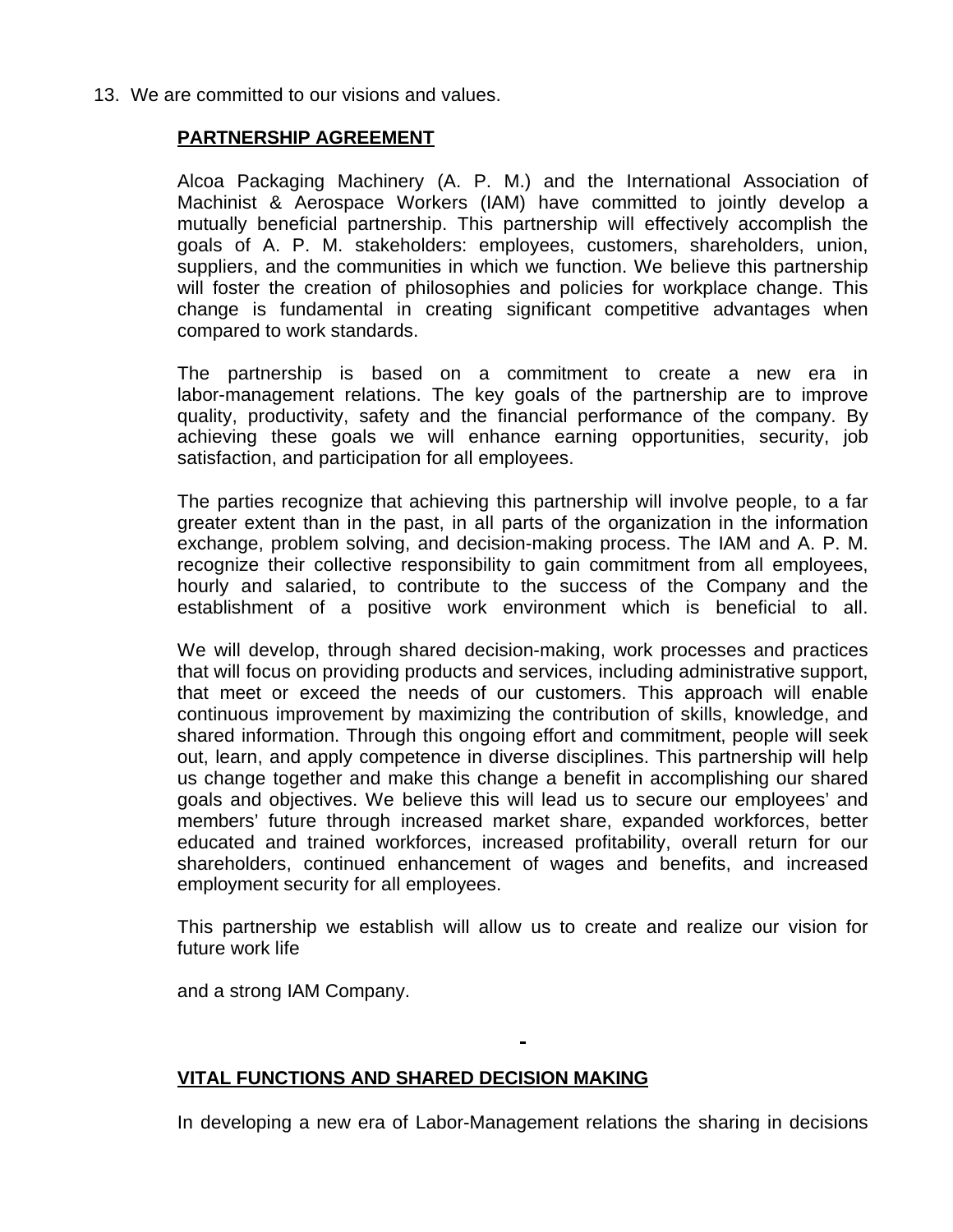affecting Vital Functions of the workplace and the business will evolve. The "Levels of shared decision making are assigned as follows:

#### **1. Unilateral**

#### **1. Unilateral with prior input**

**1. Joint consensus** (defined as my input was heard and valued; this is the best decision the group can make; and I can live with and support the decision.)

The following is a list of Vital Functions that have been identified as necessary to run the Company and which the parties believe should be part of the decision making process.

#### **1. Communication/Information Sharing:**

We agree to establish a communication process which facilitates the flow of information throughout the organization. The established communication process will support a participative, empowered workforce that actively takes part in the business. The communication process will influence the attainment of all A. P. M. visions and values

*This is currently a level 2, goal is a level 3 as soon as possible* .

#### **2. Quality:**

Quality is defined by our customers\*. A quality product has three elements, it is: 1) on target, 2) consistent, and 3) meets or exceeds customers needs. We agree that quality is everyone's responsibility. Everyone is accountable for a quality output, and communicating feedback to their suppliers\* about quality. We will relentlessly pursue continuous improvement and innovation in everything we do to create significant competitive advantage compared to world standards.

\*customer and suppliers refers to both internal and external

*This is currently a level 1 to 2 decision, goal is to be a level 3. (outputs should be held to the highest customer expectations.)*

#### **3. Training, Education, and Development:**

We have the responsibility to ensure education and training opportunities are accessible, and appropriate for all A. P. M. employees to improve the performance of individuals and groups within the company. This training may be formal or informal.

*It is recognized that an individual's decision for outside training is a 1 or 2 level decision and will remain so. Company sponsored training is currently a level 1 decision. It should be a level 2 with an ultimate goal of a level 3. Company approval is currently a level 1 decision. It should be a level 2 with an ultimate goal of level 3.*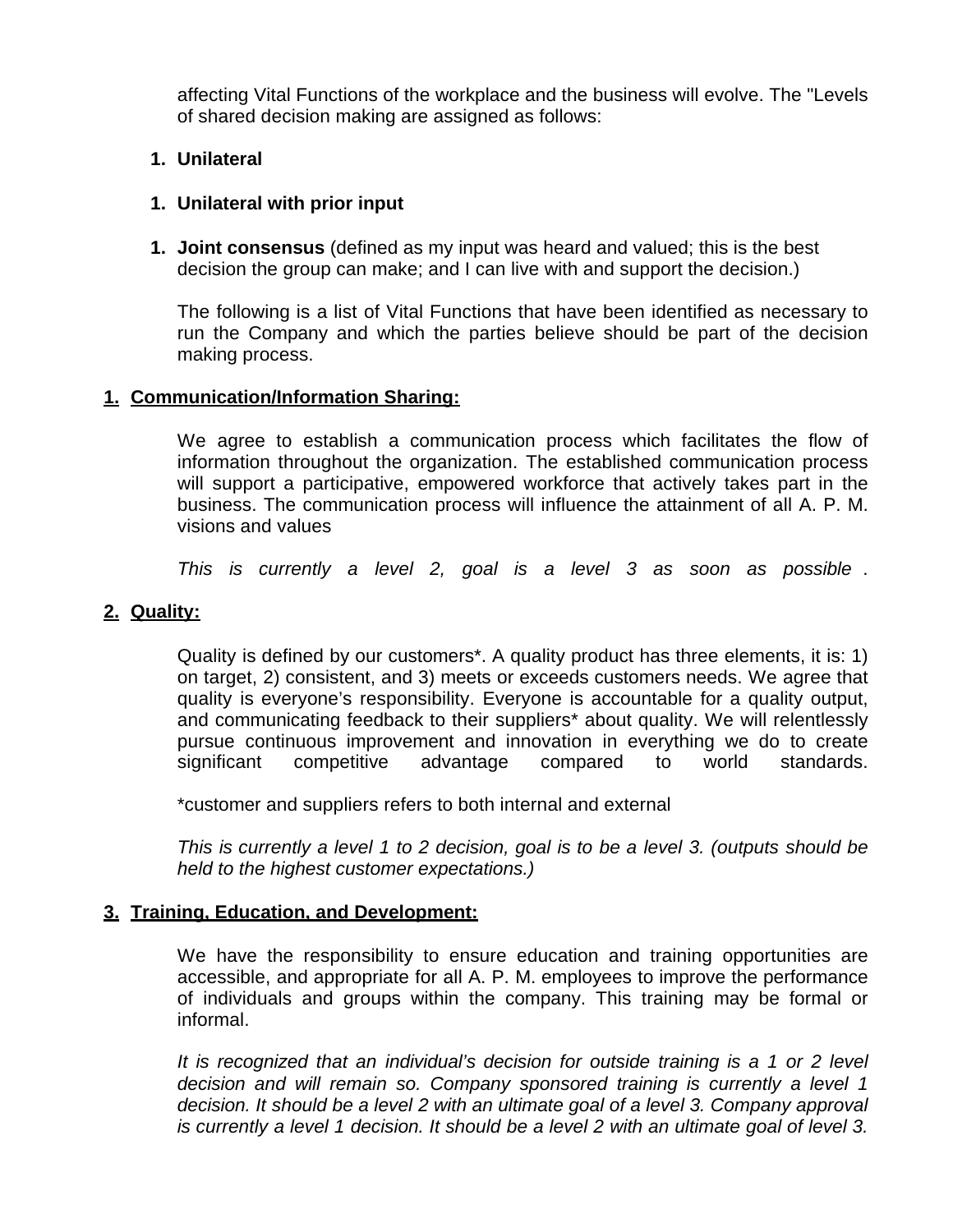#### **4. Employee Health and Safety:**

We agree that prevention of incidents, illnesses, and injuries and compliance to environmental laws are not options but are our way of life.

*Communicating requirements for compliance to laws, and regulations is a level 1 decision. It is understood that compliance with regulations and laws is a level 1 decision from the regulatory body and will remain so. Development of processes or procedures is a level 2 decision with a goal of reaching a level 3. Implementation, communication, and education should be a level 2 with a goal of a level 3 decision.*

#### **5. Means/Methods/Manner of Production:**

We agree that there is a need to determine the most efficient manner, method or means by which to produce products and services. Partners agree to work as teams and individuals to eliminate waste and continuously improve our processes. Product, process, and service improvement will increase quality and customer satisfaction, while managing cost and cycle time. All employees are expected to participate in continuous improvements.

*Depending on the situation and complexity of the issue being addressed, the goal is to be a level 1 to 3 measured by cost, quality, safety and cycle time. Input is encouraged on all decisions.*

#### **6. New and Existing Products, Process, and Service Development:**

We agree it is necessary to develop new products, processes and services that provide a greater competitive advantage to meet or exceed customer needs. These products, processes and services will add value by serving market needs and providing new revenue streams for the organization.

*The parties agree and understand new product selection, and development, as well as improvements to existing products, processes, and services are complex and risk inherent propositions that at times may need to be confidential. Currently, new product selection is a level 1 decision, development of new products is a 1 to 2 decision, improvements to existing products in a 1 to 2 decision, and services selected and resources required is a level 1 decision. When and where appropriate, for Alcoa Packaging Machinery, these Vital Functions are likely to remain at a level 1-2 with a goal of level 2.*

#### **7. Production Scheduling:**

We agree that it is in the best interest of the company to determine production schedules that meet or exceed customer expectations on deliver dates.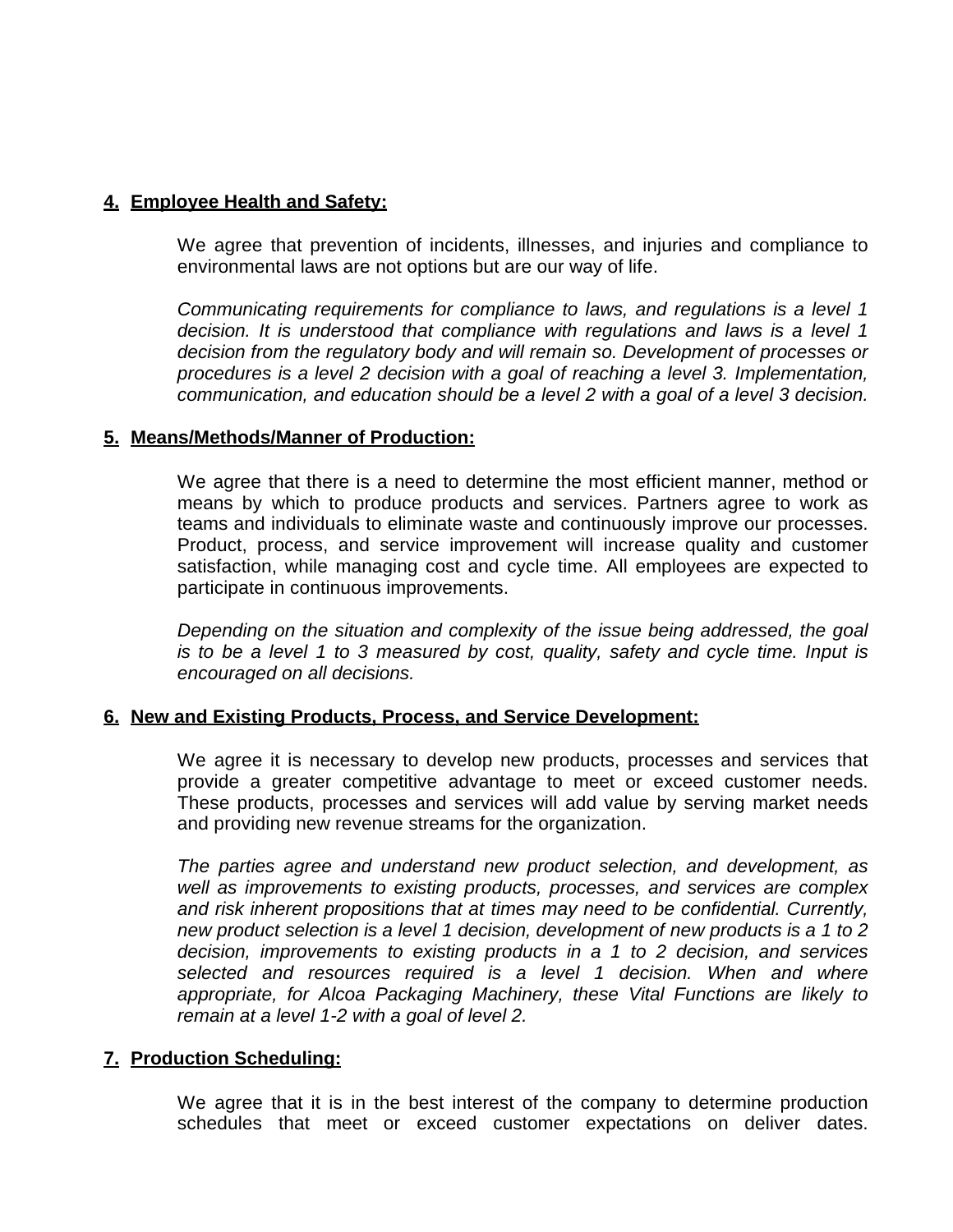*It was recognized that orders that originate with customers are a level 1 to 2 decision and are likely to remain so. The ideal production schedule is systematically driven. Individual departments capacity is currently a level 1 to 2 decision. The goal is to become a level 3 decision.*

#### **Staffing:**

We agree that it is in the best interest of the organization to determine and participate in short and long term staffing level decisions, up or down, for positions and departments as the need arises.

*Staffing levels are now a level 1 to 2 decision. The goal is to become a level 2 to 3 decision.*

#### **9. Strategic and Tactical Plans:**

We agree it is in the best interest of the organization to establish strategic and tactical plans. These plans will grow the company and increase employee value, as well as, standard of living. At the same time such plans will increase value to the customer, stakeholders, the community and stockholders. Strategic plans outline where A. P. M., is headed. Tactical plans will coordinate the paths A. P. M. will take, and will measure the distance and rate at which it will move.

*Strategic plan decisions are now a level 1, and will more likely than not remain that way for some time to come. It is possible, however that they could become a level 1 to 2 at some time in the future. Tactical plans are now a level 1 with a goal of becoming a level 1 to 2 decision.*

#### **10. Design/Location of Facility:**

We agree that there is a need to jointly establish space, equipment, layout, and location requirements that improve productivity and safety while reducing cost.

*Major up grades are now a level 1 with a goal of level 2. Equipment and work area layouts are now a level 1 to 3 with a goal of becoming a level 2 to 3.*

#### **11. Subcontracting:**

We agree that there is a need for subcontracting. Subcontracting should be used to enhance, not penalize, the stakeholders. It is also used as a stop-gap or safety valve to manage capacity. Award of subcontracts will be based on quality, on time delivery, and value. At any time we can meet these requirements, work can be brought back in house.

*The decision to subcontract work out, is now a level 1 to 3 with a goal of a 2 to 3. Who gets the work is now a level 1 to 2. The goal is to make this a data based decision supported by level 3 decision making.*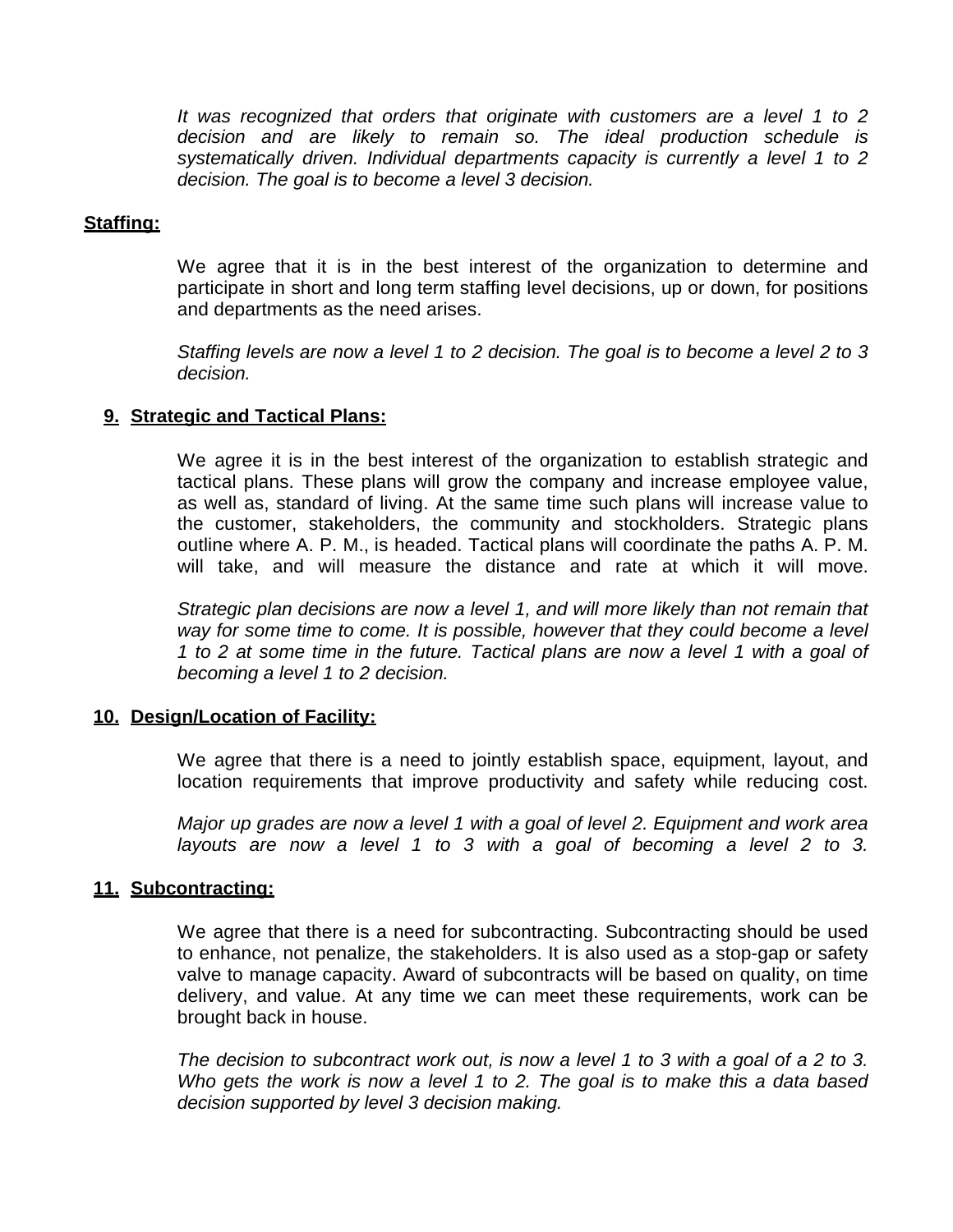#### **12. Financial Plan/Budgets/Capital Expenditures:**

We agree financial and other information must be shared and understood by all employees. The purpose of sharing financial and other information is to create employees' desire and actions to positively impact the business.

*Currently, decisions made and actions that occur are a type 1-2. Future decisions and actions will be type 2-3 once all employees have a thorough understanding of financial and non-financial information.*

#### **ARTICLE 3 - TEAMING AND FLEXIBILITY**

**PARAGRAPH 1** - During the life of this agreement it is recognized that many unanticipated issues will surface. In keeping with the philosophy of shared decision making, joint teams may be formed to address these unanticipated issues. Joint teams will be commissioned by the H. P. W. O. 's Strategic Design Team. The Strategic Design Team will be composed of 50% bargaining unit employees and 50% non-bargaining unit employees. Joint teams will make recommendations, based on consensus, back to the Strategic Design Team. The Strategic Design Team will provide the reasonable and necessary resources to allow the team to successfully realize their mission. Teams will abide by the Collective Bargaining Agreement in the way in which they function.

**PARAGRAPH 2 -** The Union and Company agree that all mandatory subjects of bargaining are the exclusive right of the I.A.M.A.W., District 86, Local Lodge 47. Management cannot bypass the Collective Bargaining Agreement by unilaterally implementing changes in subjects of bargaining.

**PARAGRAPH 3 -** Joint teams understand they cannot address mandatory subjects of bargaining unless approved by the H.. P. W. O. 's High Level Steering Committee.

#### **ARTICLE 7 - WORK JURISDICTION**

**PARAGRAPH 1** - Salaried employees shall not have the right to perform work normally performed by employees in the Bargaining Unit except:

a) to teach, train and instruct employees in the performance of their job function.

b) in cases of emergency whereby the situation involves plant security, employees safety or production problems are encountered and qualified Bargaining unit personnel are not reasonably available, but not precluding call-in where necessary.

c) when productivity improvements in manufacturing, assembly, field service, engineering, or other areas of the business are enhanced, or when individual training opportunities exist, providing no bargaining unit employee is replaced and the Union Representative approves of the assignment.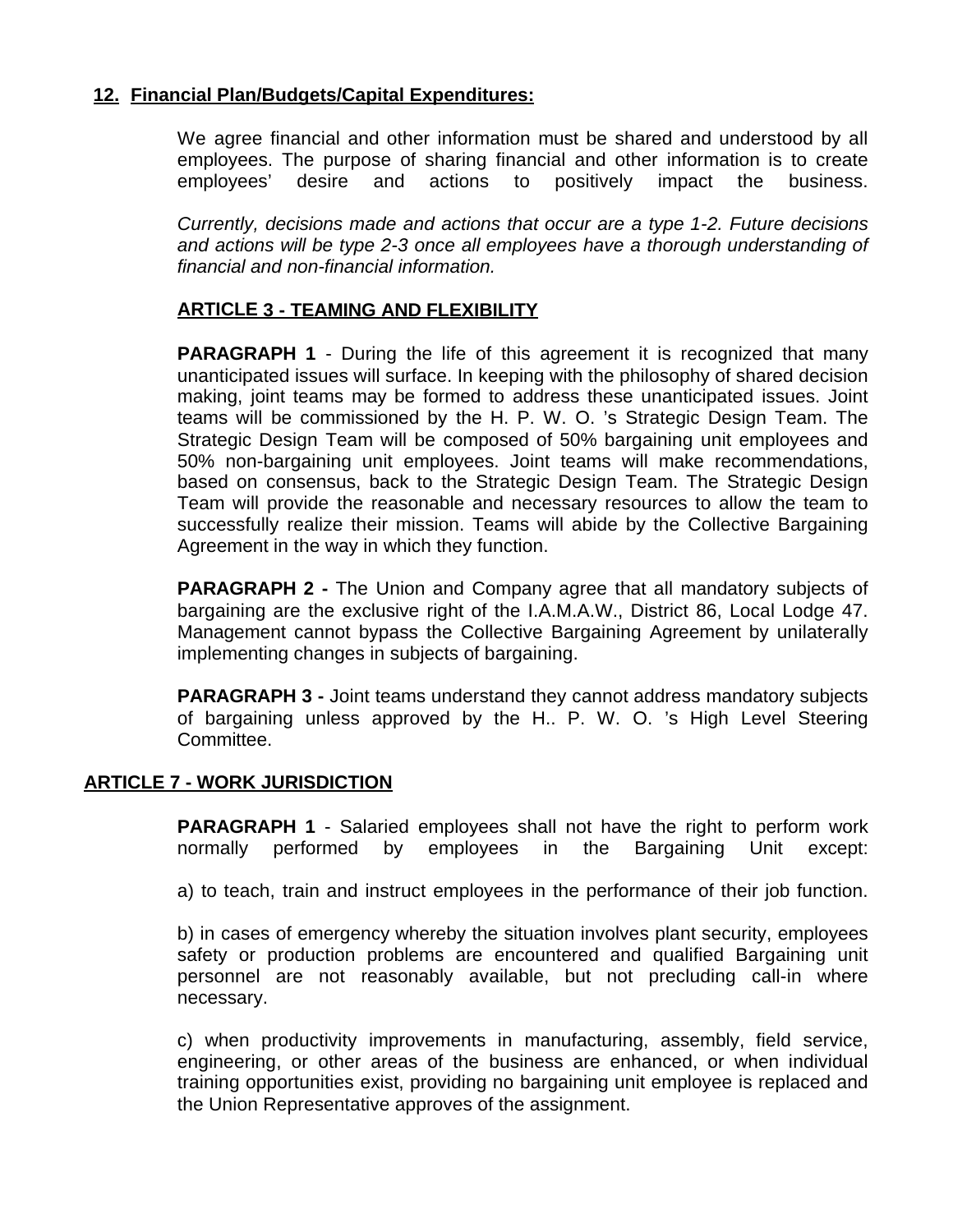**PARAGRAPH 2** - Bargaining unit employees may perform work not typically performed by union employees when productivity improvements in field service, engineering, accounting, manufacturing, assembly, or other areas of the business are enhanced, or when individual training opportunities exist, and the Union Representative approves of such assignments. It is understood that the work performed by an employee in these assignments in no way establishes the exclusive jurisdiction of such work in the future within the bargaining unit or between bargaining unit and non-bargaining unit employees.

#### **ARTICLE 10 - PROBLEM SOLVING GUIDELINES**

**PARAGRAPH 1** - Through shared decision making, the Partners must have flexibility to develop with the future. Teams can be formed to solve problem issues with the best mutual interest of the Partners in mind. This alternative option is available to employees and does not preclude employees from the grievance process. The time limits identified in the Grievance and Arbitration Procedure will not begin until such time as the joint problem solving team makes its final recommendations or if the employee electing this option decides to take the problem outside of this alternative problem solving process. **PARAGRAPH 2** - Affected individuals within the company, will have access to information unless that information is personal and confidential in nature. Any information that is identified as personal or confidential will be held in confidence by the team solving the issue. **PARAGRAPH 3** - The joint team will communicate final results to affected parties in a timely manner. **PARAGRAPH 4** - The Partners recognize the need for the problem solving team members to be trained in team building, problem solving, communication, conflict resolution, etc. **PARAGRAPH 5** - Joint teams must set time limits based on the mission for problem solving and for communication back to affected parties and sponsors.

#### **ARTICLE 12 - TEMPORARY EMPLOYEES**

**PARAGRAPH 1 -** The Union and the Company agree that the use of temporary employees may be necessary during the life of this agreement for the purpose of addressing quick production needs and to avoid unnecessary hiring and layoffs of permanent full time employees. The intent to use temporary employees is to be able to quickly fill a position without preventing training and earning opportunities for current employees. The use of temporary employees is not intended to replace the hiring of full time employees. Accordingly, the Company will not utilize the temporary and probationary clauses of this agreement to extend the time frame of temporary employees.

**PARAGRAPH 2** - Temporary employees may be employed for up to four (4) months unless extended for longer periods of time as mutually agreed to by the Chief Union Steward and the Manufacturing Manager. Temporary employees will not be employed during periods when regular bargaining employees are on lay off. Temporary employees will pay monthly union dues. Temporary employees are not considered probationary employees. If a temporary employee is offered a full time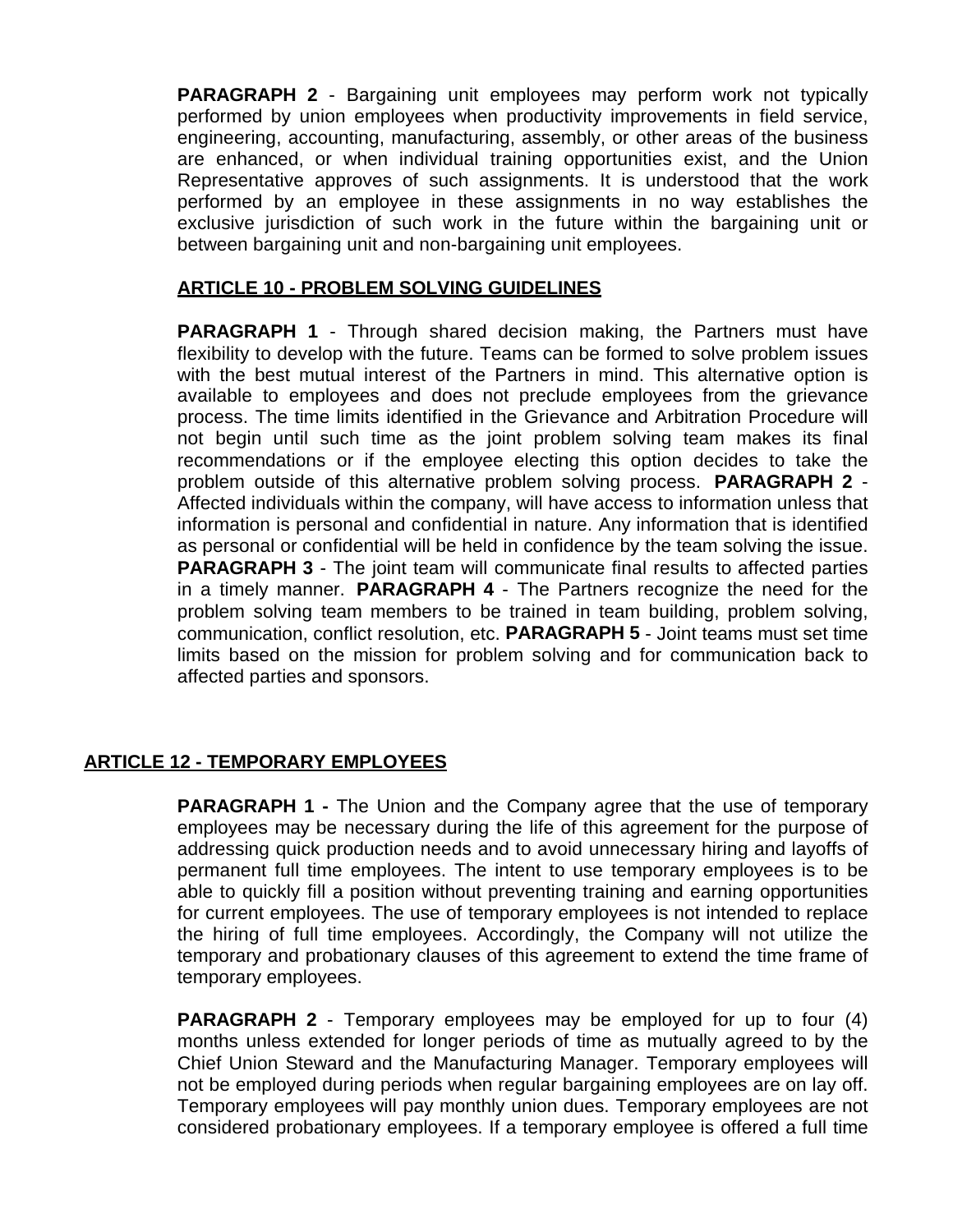position within the Company, they would then become a probationary employee. In that case, the probationary period would commence when the offer is accepted.

**PARAGRAPH 3** - Either party may end an individual's temporary assignment with a maximum of one (1) week notice to the other party.

**PARAGRAPH 4** - The parties envision the need and agree to work toward a "pool" of temporary employees during the life of this agreement. This "pool" of temporaries may be drawn from union halls, retirees, school co-ops, Randolph, other IAM shops, temporary agencies, etc.

#### **ARTICLE 15 - PERFORMANCE MANAGEMENT**

**PARAGRAPH 1 -** The Partners agree a well designed and accepted Performance Management system will drive improved employee and team performance, and will address individual and team developmental needs. Therefore, the Partners agree to implement a Performance Management system as soon as possible, that will incorporate peer (cell) review, self evaluation, and Manufacturing Support appraisal as well as overall cell performance to expectations. The Performance Management system will be used to develop employees, identify individual and cell strengths and areas of opportunities, and improve the management of individual and team performance.

#### **ARTICLE 17 - HOURS OF WORK**

**PARAGRAPH 1** - The regularly scheduled workday shall be eight (8) consecutive hours of work, exclusive of a thirty (30) minute unpaid lunch period, and the regularly scheduled workweek will consist of forty (40) hours of work composed of five (5) consecutive workdays, Monday through Friday.

**PARAGRAPH 2** - The above described workday and workweek shall only define the normal hours of work and shall not be construed as a guarantee nor limitations of hours of work per day or per week.

**PARAGRAPH 3 -** The Partners agree, each cell, including the Manufacturing Support individual, should be responsible and accountable for establishing their starting and ending times. The parties agree cell members should have as much flexibility as possible in establishing these times provided cell members ensure the efficient hand-off of information between shifts and ensure coverage within the cell during core hours of 6:30 AM and 10:00 PM. Cells are responsible and accountable for meeting commitments, assignments, and attending scheduled meetings.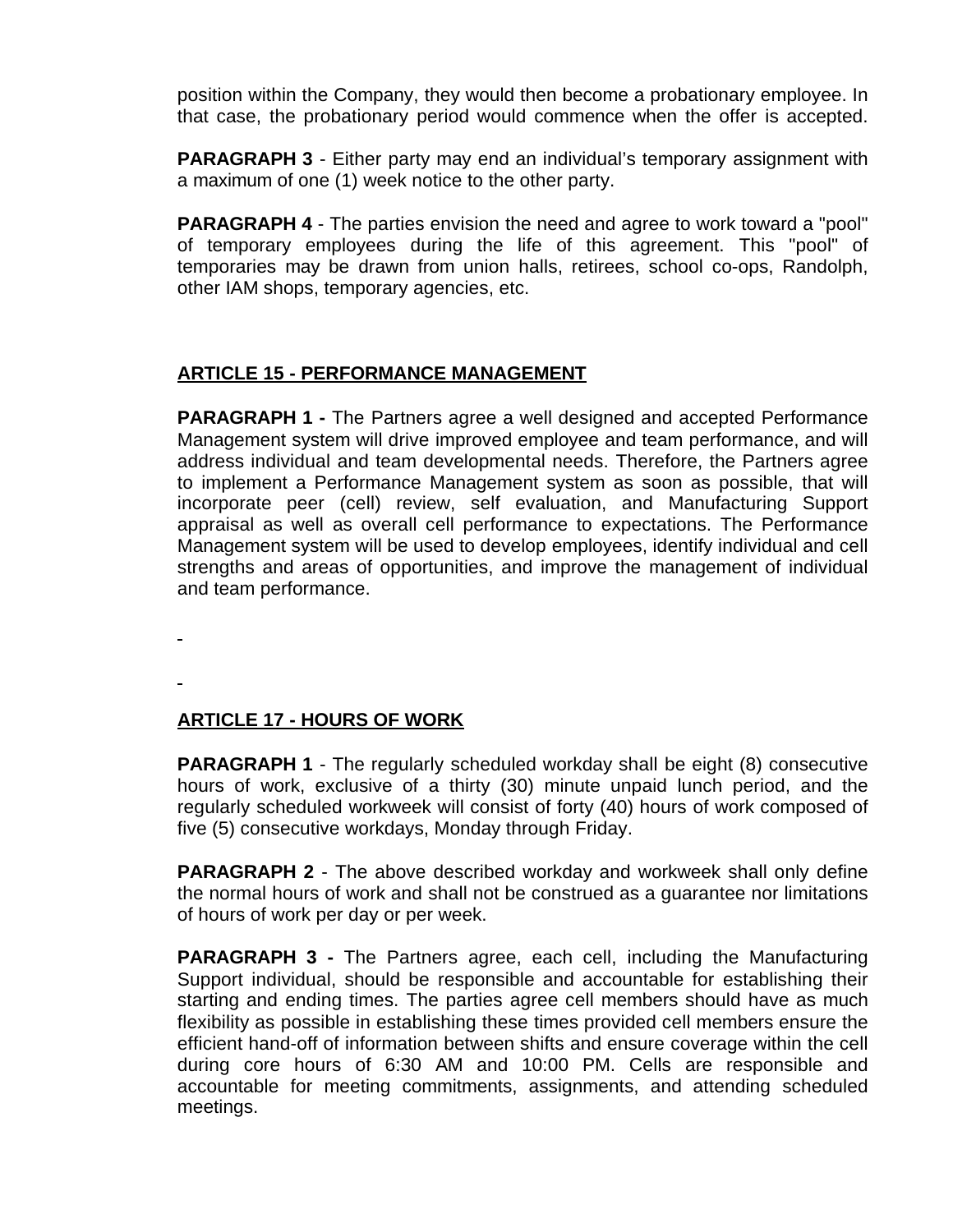When all cells plant wide are scheduled to work an eight (8) hour shift starting times will be as follows:

1st shift - 6:30 a.m.

2nd shift - 3:00 p.m.

#### 3rd shift - 10:00 p.m (**except the starting time for Monday's shift will be 11:00 p.m. Sunday.)**

b.) When more than eight (8) hours are scheduled in any cell 1st shift will end between 3:00 - 4:00 PM. When a cell is only working an eight (8) hour shift and the plant is open for more than eight (8) hours, the cell start time for 1st shift will be between 5:30 - 7:30 AM as mutually agreed to by the cell members including the Manufacturing Support cell member.

c.) When more than eight (8) hours are scheduled in any cell, 2nd shift will start between 3:00 and 4:00 PM, as mutually agreed to by the cell members including the Manufacturing Support cell member.

d.) Start times and end times outside those specified above due to vacations, leave of absences, training, open machines or positions within the cell, will be monitored and maintained within the cell and be consistent with the overtime provisions as outlined in Article 19.

In those cases where cells or individual(s) are not yet ready for scheduling their hours of work under the above boundaries, the Company reserves the right to schedule the employee(s) starting time within the above limits.

#### **PARAGRAPH 4** -

a.) Overtime will not be paid for hours worked before or after the above listed times unless qualified under Article 19. The Company may make changes in the starting time of the shifts within the limits specified provided the employees are notified of such change one (1) week in advance.

b.) Changes outside of the time specified above, or waiver of the advance notice may be made by mutual agreement between the parties.

c.) The Company shall reserve the right to assign employees to a specified lunch period within the above periods to enable production machines to run continuously. Lunch periods shall be scheduled prior to and no later than the sixth (6th) hour of work.

#### **ARTICLE 32 - TERM OF AGREEMENT**

**PARAGRAPH 1** - This Agreement, effective the 1st day of June, 1996, shall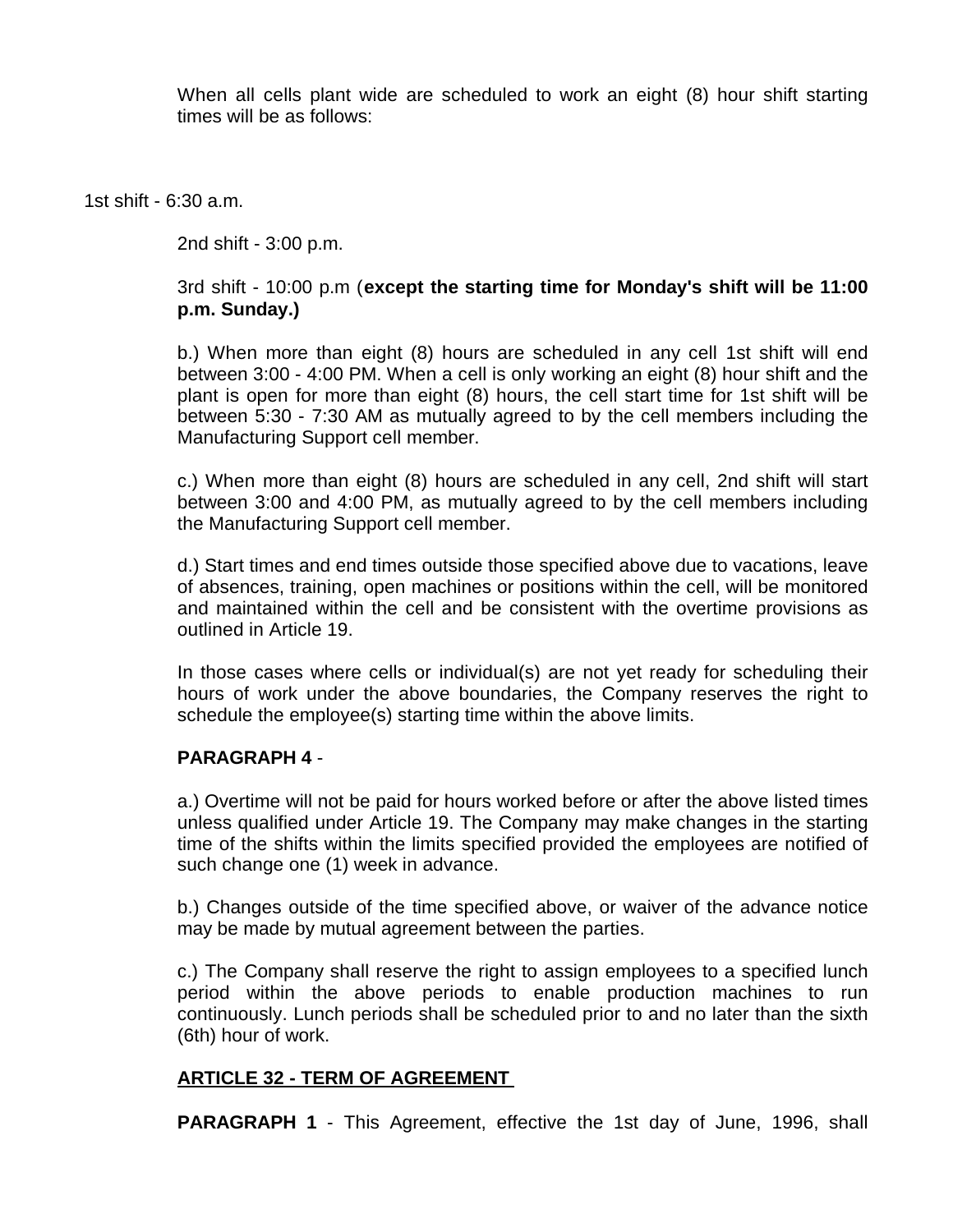continue in full force and effect until 11:59 p.m., May 31, 2001, and shall be thereafter automatically renewed for yearly periods unless notice of termination is given in writing by registered or certified mail by either the Company or the Union sixty (60) to ninety (90) days prior to the expiration date of the Agreement.

**PARAGRAPH 2** - Changes in the Agreement shall be limited to those outlined in writing and all provisions of the Agreement not specifically set forth in the written notice shall be regarded as automatically renewed.**\*\*\***

IN WITNESS WHEREOF, the parties here to have signed this Agreement the  $5<sup>th</sup>$ day of November , 1996.

**International Association of**

**Machinists and Aerospace Workers, AFL-CIO**

**\_\_\_\_\_\_\_\_\_\_\_\_\_\_\_\_\_\_\_\_\_\_\_\_\_\_\_\_\_\_\_\_\_\_\_\_**

#### **Alcoa Packaging Machinery . District Lodge Number 86**

**Cardell J. Webster Ray Rivera**

**Mark Howard Garry Harper**

**Craig Belnap Rich Brockhaus**

**Dave Schneider Dave Kern**

**Abe Jiron**

#### **CONTRACT WARRANTY**

The above Journeyman rates for the corresponding trades will take effect on January 1, 1997, or as soon as the Apprenticeship program is put in place, and will continue to take effect each January  $1<sup>st</sup>$  as long as this agreement remains in place, and as long as the "Contract Warranty" is met. If the Apprenticeship program is delayed past January 1, 1997, employees will receive 1/12 of 3% of their gross income, less incentive compensation, of the previous year. The "Contract Warranty" does not apply until such program is in place.

The "Contract Warranty" is the following measure: Sales +/- (Inventory Change/Cost of Goods Sold %) divided by Factory Costs + Factory Wages + Outside Purchases for Resale. The baseline resultant will be determined by a team of two (2) Union Members and two (2) Non-union, salaried persons before January 1, 1997. The resulting factor will be the "1996 factor" and will be used for the term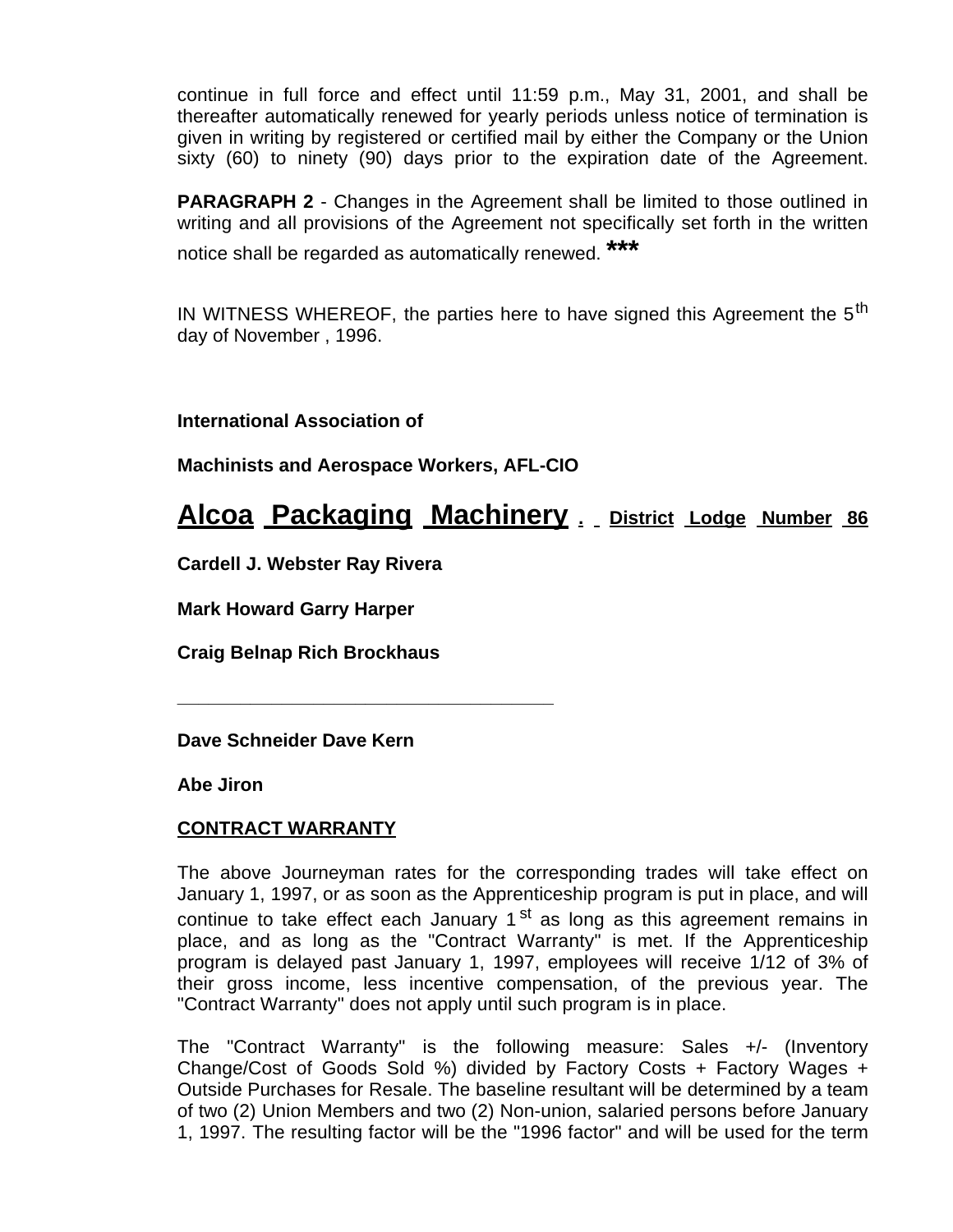of the Agreement.

The Union has the right to submit the formula for the "Contract Warranty" to the I.A.M.A.W. financial department, or any other outside consultant of their choice to determine the feasibility of said formula. Should such formula prove to be inadequate it will be revisited until it meets all parties concerns.

If the "Contract Warranty" is not attained on December 31 of any year after 1996, the Journeyman hourly wage increases will not occur. If the "Warranty" is not attained, the measurement will be checked again on June 30 of the following year, and if met, the Journeyman wage increases will take place. If when retested, the "Warranty" is not attained, the next scheduled Journeyman increase will become effective when the "Contract Warranty" is met.

The "Contract Warranty" will become an H.P.W.O. Measurement and will be reported monthly.

All active employees on the payroll as of June, 1, 1996, will receive a one time lump-sum payment of \$600.00 on July 1, 1996. Employees not actively at work will receive 1/6 of \$600.00 for each month worked between June 1, and December 31, 1996.

The partners agree to establish an Apprenticeship program for all employees by January 1, 1997.

Employees will receive a 3% increase in their base hourly wage on January 1, 1997 if they join the Apprenticeship program.

Employees who continue to make satisfactory progress in the Apprenticeship program will also receive 3% increases in their base hourly wage on January 1, 1998 and January 1, 1999 unless their Apprentice/Journey is higher than their Apprentice/Journey rate.

Employees who do not enter the Apprenticeship program will receive a \$.20 increase in their base hourly wage on January 1, 1997, January 1, 1998, January 1, 1999, and a \$.10 increase in their base hourly wage on January 1, 2000.

Employees who are not making satisfactory progress in the Apprenticeship program will have their rates of pay frozen, or at a different wage if mutually agreed to by the Partners. At the point progress toward Journey status ends, Management has the right to position the employee after input from the Union Representative.

The Apprenticeship program does not negate the Company's right to manage the workforce including the right to discipline, discharge, demote, or council employees for not meeting performance expectations.

During the term of this agreement, the Parties agree to explore an "All Salaried" concept for employees in the bargaining unit.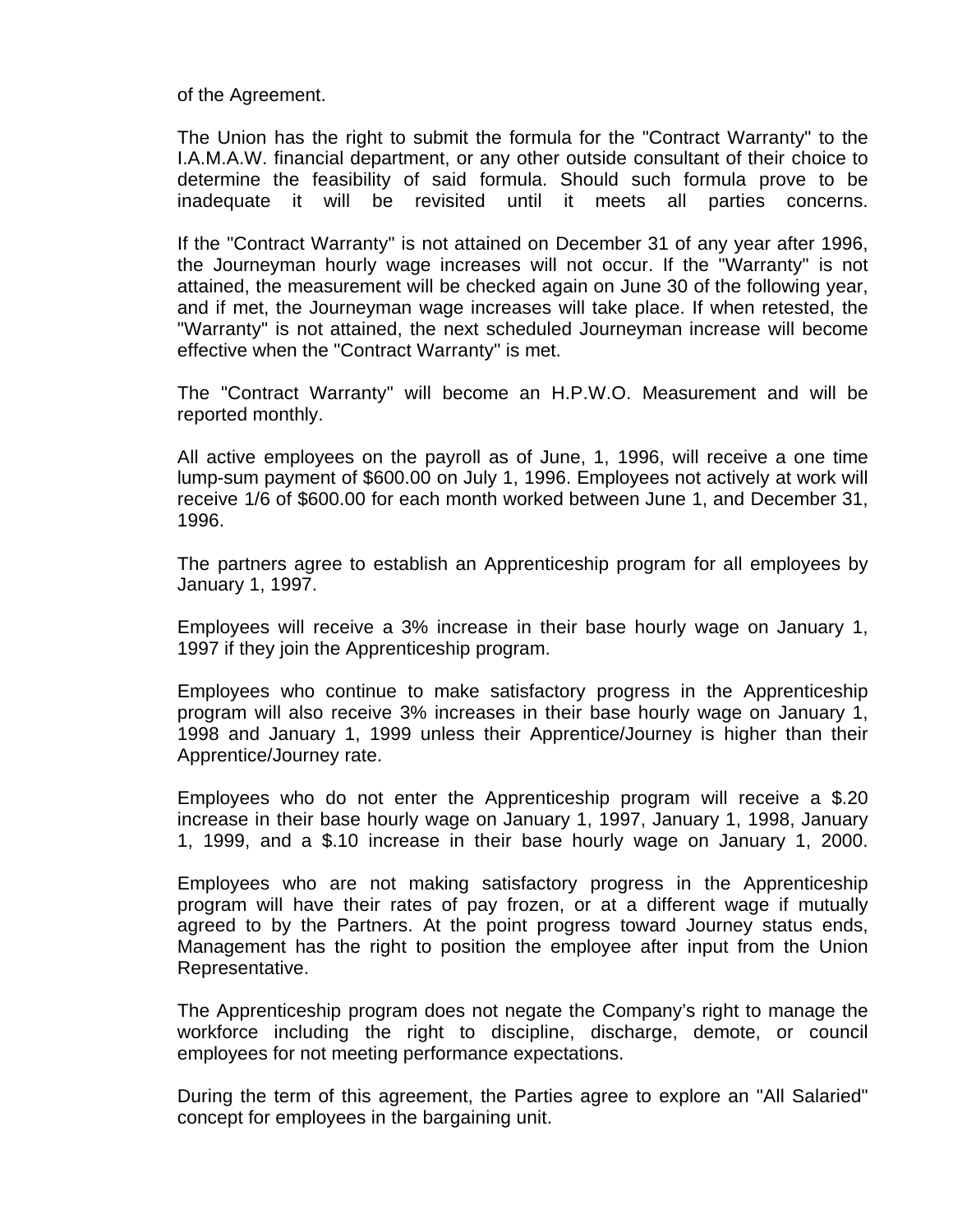- $\blacksquare$
- 
- 
- 
- 
- 
- 
- 
- 
- 
- 
- 
- 
- 
- 
- 
- 
- 
- 

#### **LETTER OF UNDERSTANDING**

The Partners agree that a full time Union Representative can advance the HPWO and enrich the Partnership between Ragsdale Machinery and the International Association of Machinist and Aerospace Workers, Local 47. The requirements and expectations for this position include the following:

- Membership in the Business Planning Team, Strategic Design Team, High Level Steering Committee, and the Apprenticeship Committee.
- Local 47 will select a Ragsdale Bargaining Unit employee in good standing and the H..P.W.O. 's High Level Steering Committee shall approve the appointment.
- The High Level Steering Committee reserves the right to terminate the full time Union Representative, with one weeks notice to the Business Representative of District Lodge 86, if HPWO measures decline or for other reasons that do not promote the H.P.W.O. or growing the Partnership.